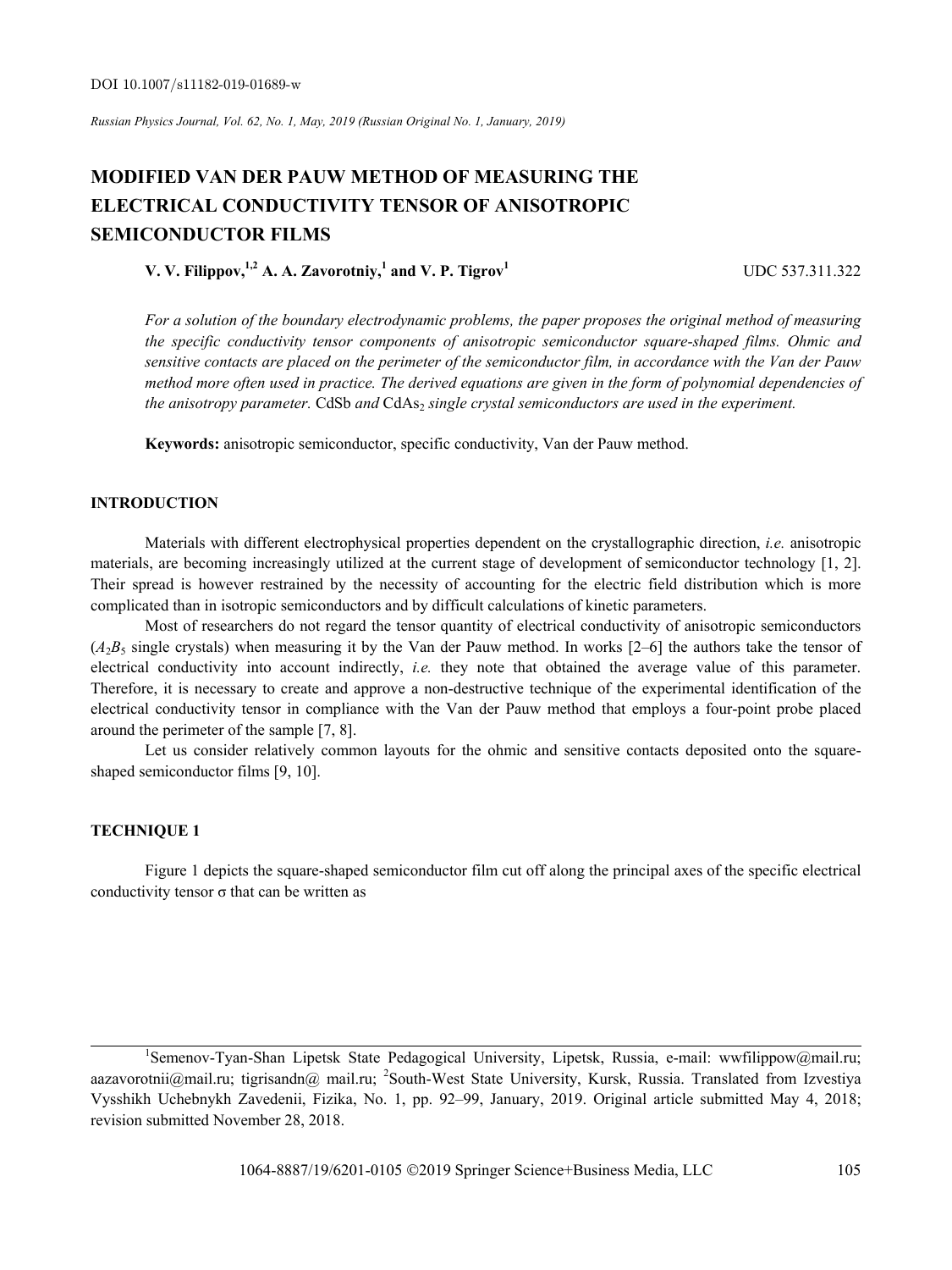

Fig. 1. The contact arrangement in the centre (*a*) and corners (*b*) of the lateral surface of the sample.

$$
\hat{\sigma} = \begin{bmatrix} \sigma_x & 0 \\ 0 & \sigma_y \end{bmatrix},
$$
 (1)

where  $\sigma_x$ ,  $\sigma_y$  are specific conductivities on *Ox*- and *Oy*-axes, respectively.

The geometry of the semiconductor film includes *a* length and width and *d* thickness (*d << a*). In Fig. 1*а*, the ohmic and sensitive contacts are placed along the perimeter of the sample, in the centre of the lateral surfaces and have the similar width 2*c*.

When measuring the electrical conductivity tensor, the direct current  $I_{12}$  flows through contacts *1* and *2* placed on the neighbor sides (Fig. 1*а*). The voltage is measured between the contact pairs *1*, *3* and *2*, *4*. The theoretical values of the voltage between these contact pairs are as follows [11, 12]:

$$
U_{13} = \frac{I_{12}}{d} \frac{1}{\sigma_x} L_{13}(\gamma, c/a),
$$
 (2)

$$
L_{13}(\gamma, c/a) = \frac{1}{2} + \frac{1}{4\pi^3 \gamma} \sum_{k=1}^{\infty} \left\{ \frac{\sin^2(2\pi k c/a)}{k^3 (c/a)^2} \frac{\cosh(2\gamma \pi k) - 1}{\sinh(2\gamma \pi k)} \right\}, \ \gamma = \sqrt{\frac{\sigma_y}{\sigma_x}}, \tag{3}
$$

$$
U_{24} = \frac{I_{12}}{d} \frac{1}{\sigma_y} L_{24} (\gamma, c/a), \qquad (4)
$$

$$
L_{24}(\gamma, c/a) = \frac{1}{2} + \frac{\gamma}{4\pi^3} \sum_{k=1}^{\infty} \left\{ \frac{\sin^2(2\pi k c/a)}{k^3 (c/a)^2} \frac{\cosh(2\pi k/\gamma) - 1}{\sinh(2\pi k/\gamma)} \right\}.
$$
 (5)

Using Eqs. (2)–(5), we get the function

$$
f_1(\gamma, c/a) = \frac{U_{13}(\gamma, c/a)}{U_{24}(\gamma, c/a)} = \gamma^2 \frac{L_{13}(\gamma, c/a)}{L_{24}(\gamma, c/a)}.
$$
 (6)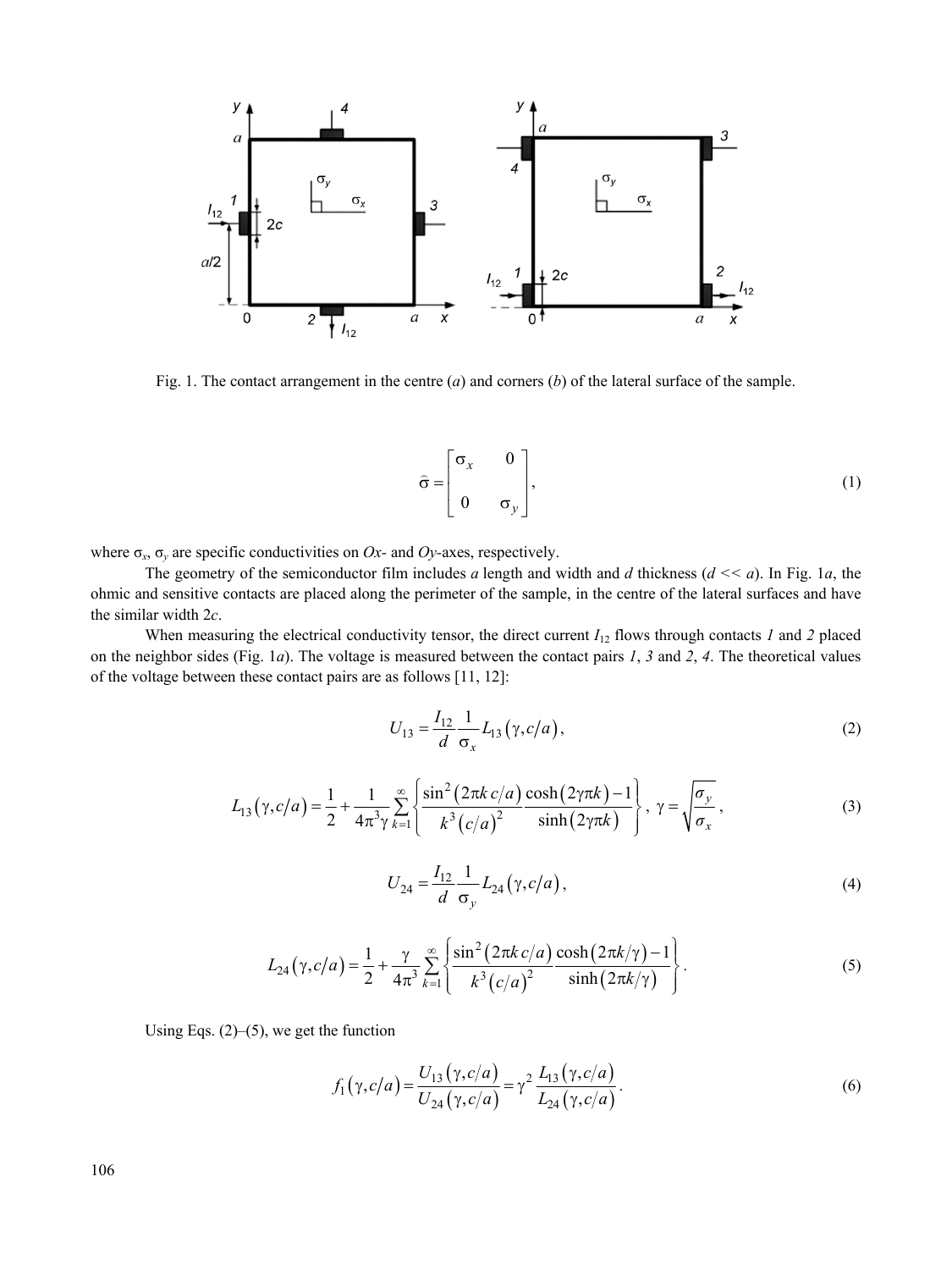

Fig. 2. Dependencies between  $f_1(\gamma, c/a)$  and  $\gamma(a)$  and  $L_{24}(\gamma, c/a)$  and  $\gamma(b)$  at different contact width 2*c*.

According to calculations, 100 terms of series is sufficient to achieve a 1% measurement error in Eqs. (3) and (5) in practice cases of  $2c/a \le 0.01$ ,  $\gamma \le 10$ . In these cases, the following approximate equation can be applied to  $2c/a \approx 0$  contact points [9, 10] in Eqns (3) and (5):

$$
\frac{\sin(2\pi kc/a)}{2\pi k(c/a)} \approx 1.
$$
 (7)

In the case of the low ohmic contacts  $(2c/a \le 0.01)$ , it is suitable to utilize the obtained polynomial dependencies  $f_1(\gamma)$  and  $L_{24}(\gamma)$  with the certainty factor  $R^2 > 0.99$ :

$$
f_1(\gamma) = 1.87 \cdot 10^{-2} \cdot \gamma^2 + 0.502 \cdot \gamma + 0.496 ,\qquad(8)
$$

$$
L_{24}(\gamma) = 3.28 \cdot 10^{-3} \cdot \gamma^3 - 8.04 \cdot 10^{-2} \cdot \gamma^2 + 1.28 \cdot \gamma + 0.405
$$
 (9)

In Fig. 2 the dependencies of  $f_1(y, c/a)$  and  $L_2(γ, c/a)$  on the anisotropic parameter γ are presented for different values of the contact width. In these calculations the anisotropic parameter  $\gamma$  ranges from 1 to 6. This is because at  $0 \le \gamma \le 1$ , the dependence between  $f_1(\gamma, c/a)$  and the anisotropic parameter  $\gamma$  is not visible within the selected scale level, whereas γ *>* 6 in semiconductors used in practice, is very rare [1, 2, 13]. The analysis of Eqns (3), (5) and Fig. 2 shows that the use of the approximate equation (7) (with a 1% error) is advisable when the relative size of electrode is  $2c/a \le 0.01$ .

The analysis of Eqns  $(2)$ –(6) and dependencies presented in Fig. 2, allows us to suggest the measurement technique 1 for the tensor components of electrical conductivity.

1) When current *I*12 passes through contacts *1* and *2, U*13 and *U*24 voltages are measured. Then the relationship  $U_{13}/U_{24} = f_1^{\text{exp}}(\gamma, c/a)$  is found. If  $f_1$  parameter is found to be less than 1, the sample should be rotated at a 90-degree angle, with the respective change in the numbers of the ohmic and sensitive contacts, and the voltages should be measured again.

2) Assuming that  $f_1^{\text{exp}}(\gamma, c/a) = f_1^{\text{theor}}(\gamma, c/a)$ , measure the anisotropic parameter  $\gamma$  using either the constructed dependencies or Eqns  $(6)$  or  $(8)–(11)$ .

3) Calculate  $L_{24}(\gamma, c/a)$  multiplier using the obtained anisotropic parameter γ. Knowing the values of  $I_{12}$ ,  $U_{24}$ and  $L_{24}$ , find the tensor components  $\sigma_x$  and  $\sigma_y$  of electrical conductivity: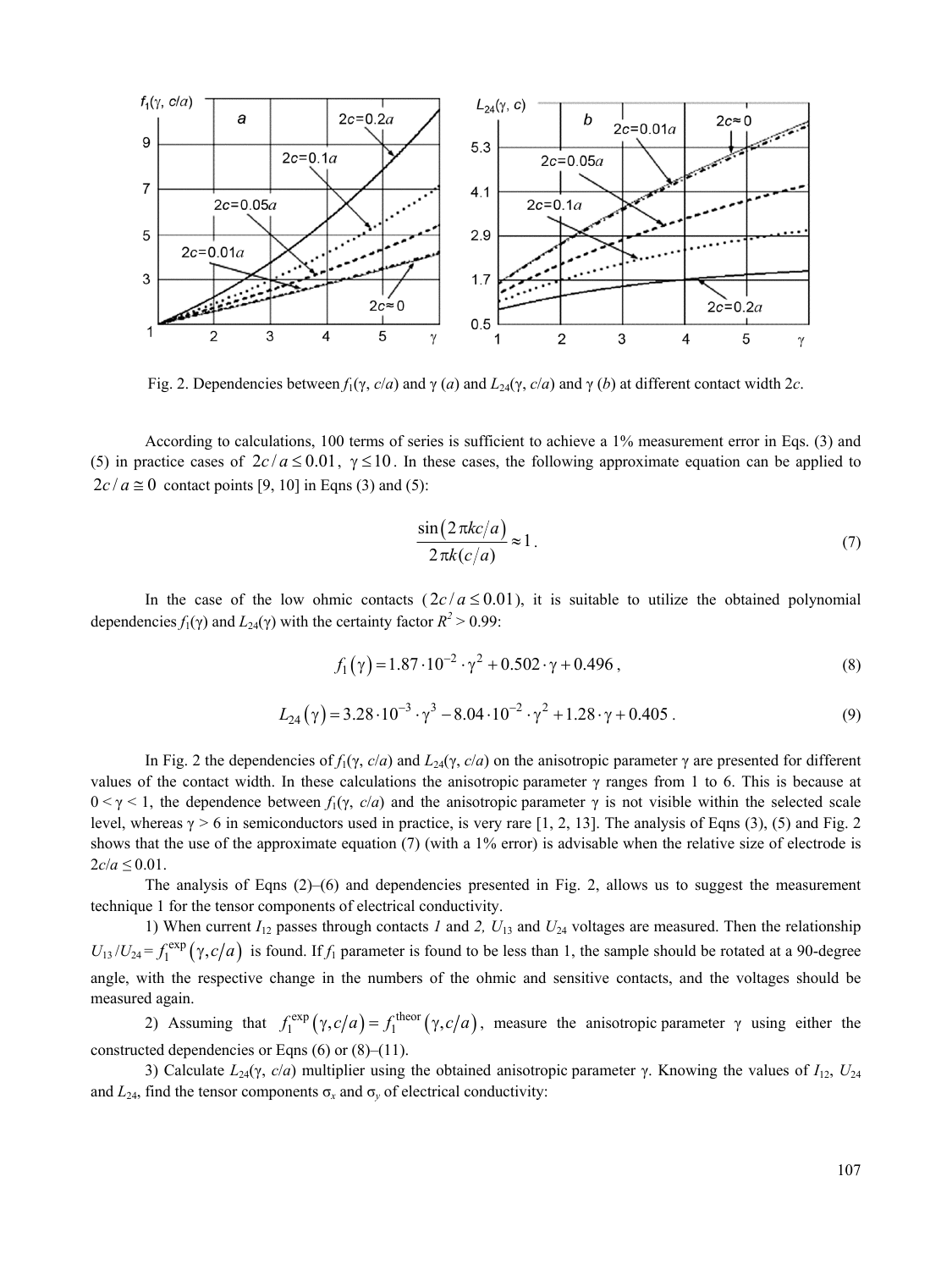$$
\sigma_y = \frac{I_{12}}{U_{24}} \frac{1}{d} L_{24}, \ \sigma_x = \sigma_y / \gamma^2 \ . \tag{10}
$$

# **TECHNIQUE 2**

Let us consider the arrangement for the ohmic contacts 2*c* wide at the corners of the lateral surfaces of the crystal oriented along the principal axes of the specific conductivity tensor (Eq. (1)). The layout used for these contacts is illustrated in Fig. 1*b*.

Initially, direct current  $I_{12}$  passes through the current contacts *1* and *2* positioned on the opposite sides. Using the electric potential equation [11, 12], we find the voltage between sensitive contacts *3* and *4* (Fig. 1*b*):

$$
U_{34} = \frac{I_{12}}{d} \frac{1}{\sigma_x} L_{34} (\gamma, c/a), \qquad (11)
$$

$$
L_{34}(\gamma, c/a) = 1 + \frac{4}{\gamma} \sum_{n=1}^{\infty} \left\{ \left( \frac{\sin(\pi n c/a)}{\pi n c/a} \right)^2 \frac{\cos(\pi n c/a)}{\pi n} \cos \left[ \pi n \left( 1 - \frac{c}{a} \right) \right] \tanh \left( \gamma \frac{\pi n}{2} \right) \right\}.
$$
 (12)

In order to measure the two tensor components in Eq.  $(1)$ , the direct current  $I_{14}$  should pass through contacts *1* and *4* and the voltage  $U_{23}$  should release from contacts 2 and 3 (Fig. 1b). In this case, the voltage takes the form [11, 12]:

$$
U_{23} = \frac{I_{14}}{d} \frac{1}{\sigma_y} L_{23} (\gamma, c/a), \qquad (13)
$$

$$
L_{23}(\gamma, c/a) = \frac{8\gamma}{\pi} \sum_{n=1,3,\dots} \left\{ \left[ \frac{\sin(\pi n c/a)}{\pi n c/a} \right]^2 \frac{\sin^2[\pi n (c/a - 0.5)]}{n \cdot \sinh(\gamma \pi n)} \right\}.
$$
 (14)

Based on Eqns  $(11)$ – $(14)$ , the voltage ratio function is defined as follows

$$
f_2(\gamma, c/a) = \frac{U_{34}}{U_{23}} = \gamma^2 \frac{I_{12}}{I_{14}} \frac{L_{34}(\gamma, c/a)}{L_{23}(\gamma, c/a)}.
$$
 (15)

The linear polynomial dependences  $f_2(\gamma)$  and  $L_{34}(\gamma)$  ( $R^2 > 0.99$ ) are suggested for the contact points  $(2c \le 0.05a$  condition is sufficient for this arrangement):

$$
\ln[f_2(\gamma)] = -1.44 \cdot 10^{-2} \cdot \gamma^4 + 0.245 \cdot \gamma^3 - 1.57 \cdot \gamma^2 + 7.91 \cdot \gamma - 6.53,
$$
 (16)

$$
L_{34}(\gamma) = 4.24 \cdot 10^{-4} \cdot \gamma^5 - 9.80 \cdot 10^{-3} \cdot \gamma^4 + 9.16 \cdot 10^{-2} \cdot \gamma^3 - 0.444 \cdot \gamma^2 + 1.18 \cdot \gamma - 0.613
$$
 (17)

The dependences of function  $f_2(\gamma, c/a)$  on the anisotropic parameter  $\gamma$  are plotted in Fig. 3 for the different contact width 2*c* at  $I_{12} = I_{14}$ . And Fig. 4 shows the dependences between the multiplier  $L_{34}(\gamma, c/a)$  and the anisotropic parameter  $\gamma$  for the different contact width 2*c*. According to Fig. 1*b*, and the analysis of these dependencies, the approximate equation (7) (with a 1% error) can be used for the measuring diagram, when  $2c \le 0.05a$ .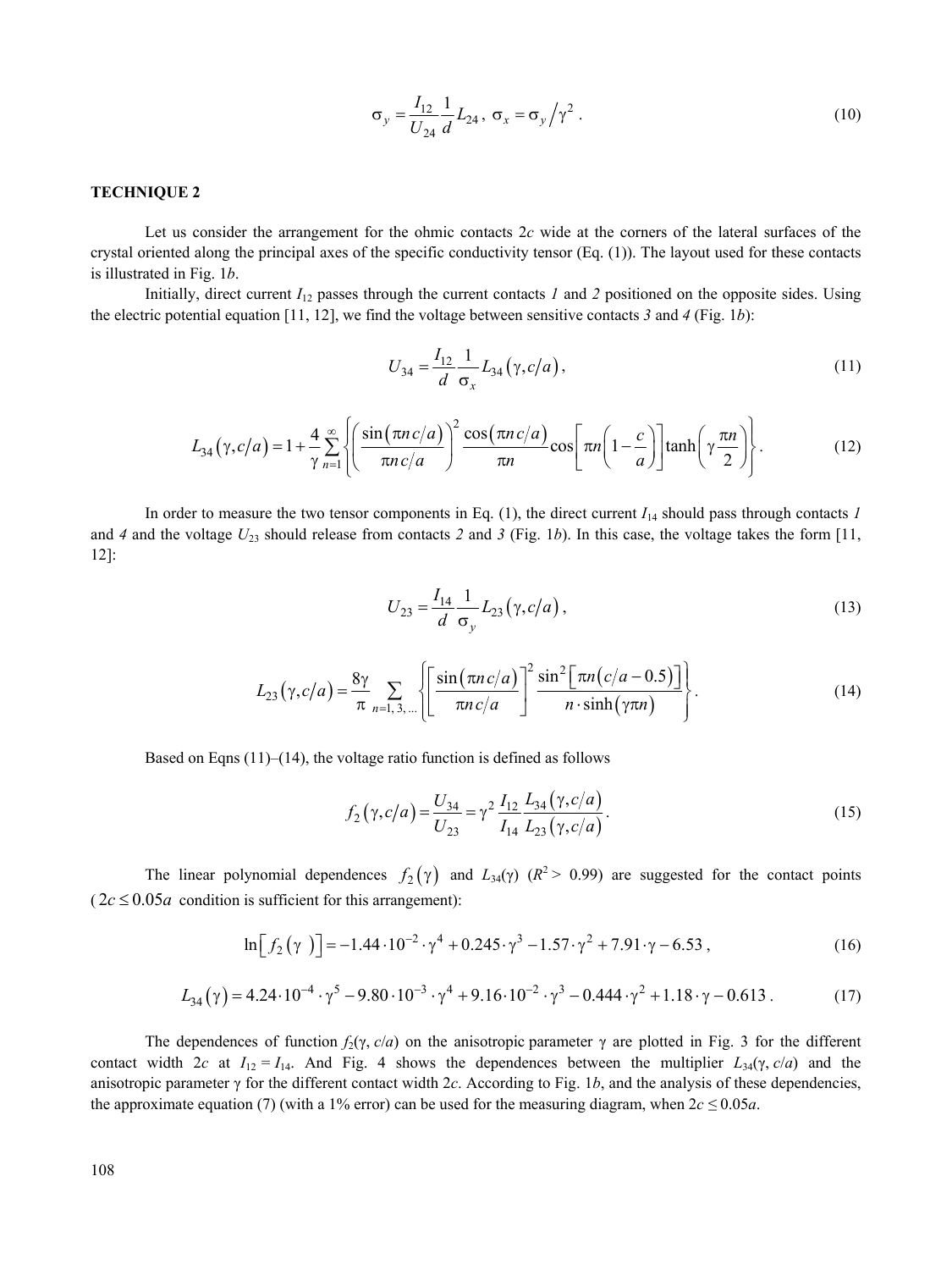

Fig. 3. Dependences between  $f_2$ (γ, *c*/*a*) and anisotropic parameter γ.



Fig. 4. Dependences between  $L_{34}(\gamma, c/a)$  multiplier and anisotropic parameter γ at several values of the relative contact width 2*c/a.*

The analysis of Eqns  $(11)$ – $(17)$  allows us to suggest the measurement technique 2 for the specific conductivity tensor components of anisotropic semiconductor square-shaped films with the contacts arranged at the corners:

1) When the current *I*12 flows across contacts *1* and *2* positioned on the opposite sides of the square-shaped films, the voltage  $U_{34}$  between contacts 3 and 4 (Fig. 1b) should be measured. Then, when the current  $I_{14} = I_{12}$  flows through contacts *1* and *4* positioned on one side of the crystal, the voltage  $U_{23}$  is measured. The ratio between the obtained voltages  $U_{34}/U_{23} = f_2^{\text{exp}}(\gamma, c/a)$  is then calculated.

2) Assuming that  $f_1^{\text{exp}}(\gamma, c/a) = f_1^{\text{theor}}(\gamma, c/a)$  and using the diagrams above or Eq. (16), determine the anisotropic parameter γ.

3) Based on the determined anisotropic parameter γ, calculate *L*34(γ, *c*/*a*) multiplier using either Eq. (17) or (12). Knowing  $I_{12}$ ,  $U_{34}$  and  $L_{34}$  values derive  $\sigma_x$  and  $\sigma_y$  tensor components from Eq. (11):

$$
\sigma_x = \frac{I_{12}}{U_{34}} \frac{1}{d} L_{34}, \ \sigma_y = \sigma_x \gamma^2 \,. \tag{18}
$$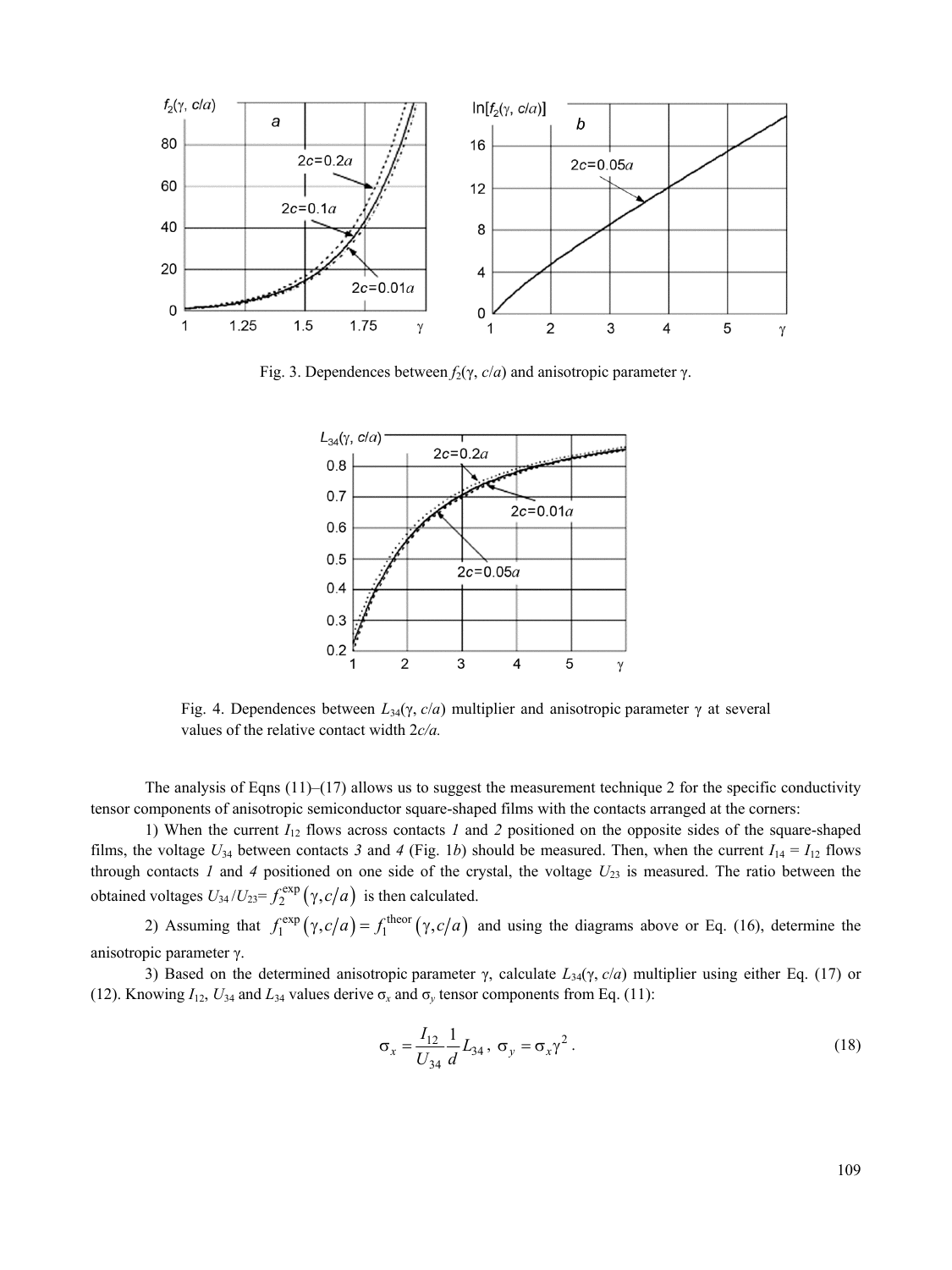| Samples           | Linear size $a$ , | Thickness d, | Contact width | $\leq f^{\text{ex}}$ | $\gamma$ | $L_{24}$ | $\sigma_{x}$      | $\sigma_{v}$      |
|-------------------|-------------------|--------------|---------------|----------------------|----------|----------|-------------------|-------------------|
|                   | mm                | mm           | $2c$ , mm     |                      |          |          | $Ohm^{-1}·m^{-1}$ | $Ohm^{-1}·m^{-1}$ |
| Ge                | 15                | 0.6          | 1.2           |                      |          | 0.977    | 12.87             | 12.87             |
|                   |                   |              |               |                      |          |          | (12.86)           | (12.86)           |
| CdSb              | 10                |              | 1.5           | 2.93                 | 2.18     | 0.999    | 13.6              | 64.62             |
|                   |                   |              |               |                      |          |          | (14)              | (64.9)            |
| CdAs <sub>2</sub> | 4.5               | 2.3          |               | 0.515                | 0.645    | 0.609    | 44.86             | 18.66             |
|                   |                   |              |               |                      |          |          | (45)              | (18.5)            |

TABLE 1. Geometrical Dimensions of Samples and Contacts.

TABLE 2. Geometrical Dimensions of Samples and Contacts.

| Samples           | Linear size $a$ ,<br>mm | Thickness d,<br>mm | Contact width<br>$2c$ , mm | $\prec f^{\text{ex}}$ | $\mathbf v$ | $L_{34}$ | $\sigma_{x}$<br>$Ohm^{-1}·m^{-1}$ | $\sigma_{\nu}$<br>$Ohm^{-1}·m^{-1}$ |
|-------------------|-------------------------|--------------------|----------------------------|-----------------------|-------------|----------|-----------------------------------|-------------------------------------|
| Ge                | 14.7                    | 0.6                | 1.05                       | 1.145                 |             | 0.235    | 12.85<br>(12.86)                  | 12.85<br>(12.86)                    |
| CdSb              | 9.8                     | 2                  | 1.2                        | 286                   | 2.16        | 0.623    | 13.85<br>(14)                     | 64.8<br>(64.9)                      |
| CdAs <sub>2</sub> | 4.3                     | 2.3                | 0.85                       | 0.3                   | 0.645       | 0.185    | 44.9<br>(45)                      | 18.6<br>(18.5)                      |

# **MATERIALS AND METHODS**

The experimental testing of technique 1 includes the preparation of square-shaped films cut off from Ge, CdSb and CdAs<sub>2</sub> crystals to fabricate ohmic contacts. The geometrical dimensions of the films and contacts are gathered in Table 1.

Using aurichlorohydric acid, gold contacts were deposited in the centre of the lateral surface of the Ge single crystal film. Indium solders were prepared for the anisotropic CdSb single crystal and solder POS-61 contacts – for the anisotropic CdAs<sub>2</sub> single crystal. Ohmicity of metal-semiconductor contacts was measured by the volt-ampere characteristics which turned to be linear within the current range of 20–50 mА.

After the preparation of the films and contacts, the direct current passed through contacts 1 and 2 according to technique 1 in 5 mA increments within the given range. The respective voltages  $U_{13}$  and  $U_{24}$  were then measured. A current source B5-44 was used for stabilization, and the voltage was measured with a high-resistance voltmeter V2- 34. The electric conductivity tensor was determined in accordance with technique 1.

To confirm the reliability of the obtained results, ohmic contacts were formed on the same samples that occupied the whole width of their opposite sides. Then the electric conductivity was measured using a two-point probe method [9, 10].

[9, 10].<br>Table 1 summarizes the reference figures of tensor components  $\hat{\sigma}$  calculated by the measurement results.

In the experimental testing of technique 2, we use the same samples for measuring the specific conductivity tensor components. The geometrical dimensions of the samples and contacts after polishing are gathered in Table 2.

As can be seen from Tables 1 and 2, the tensor values obtained by the proposed techniques are in good agreement with the reference values obtained by the two-point probe method. The difference is less than 3%.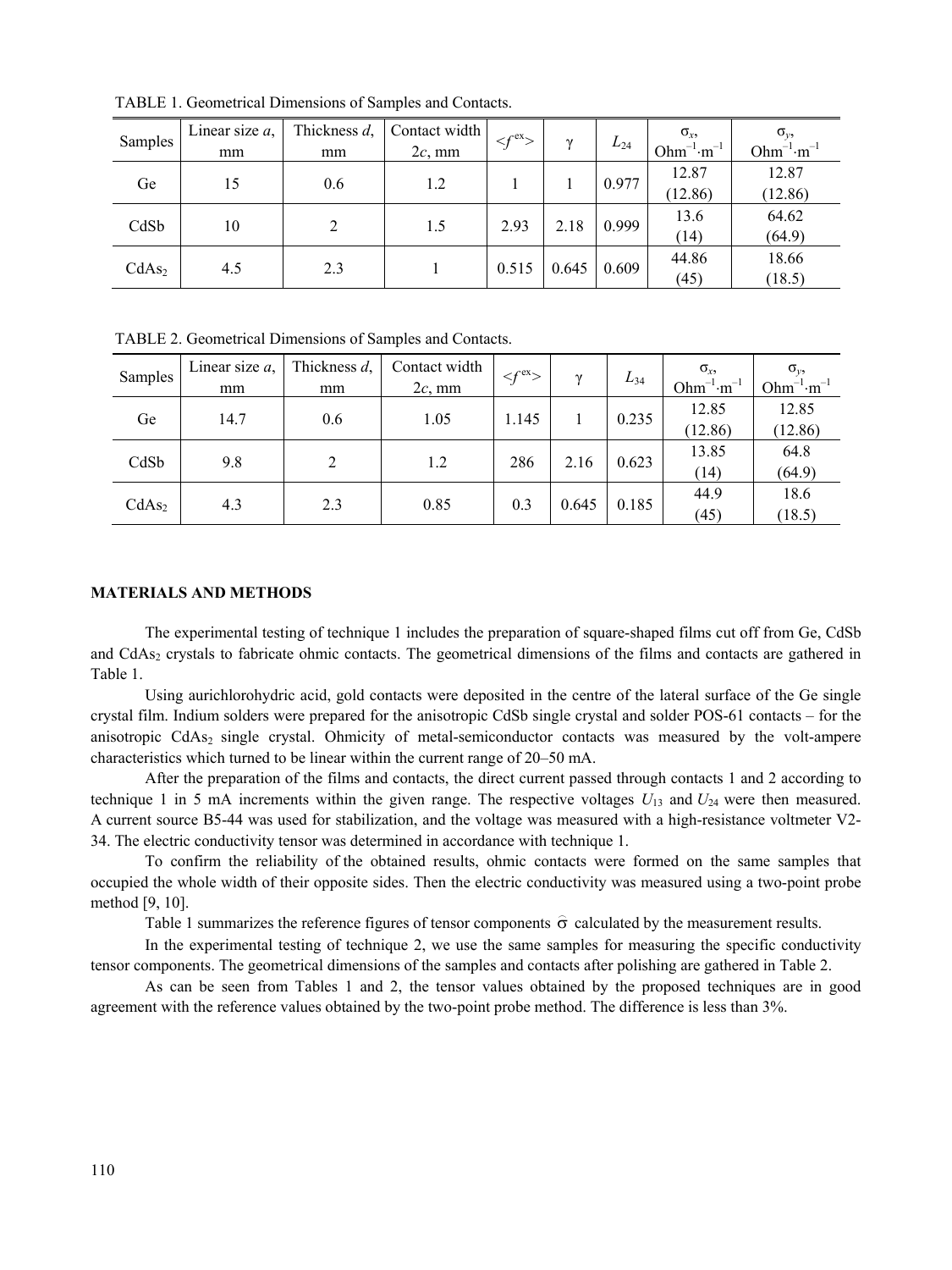

Fig. 5. The contact arrangement on the film surface:  $a -$  in the centre;  $b -$  at the corners.

#### **MEASUREMENTS OF SPECIFIC CONDUCTIVITY OF SEMICONDUCTOR FILMS**

Semiconductor films of various compositions are widely used in electronics, including anisotropic semiconductor films. In measuring the electric conductivity of thin films, it is suitable to arrange the contacts on the upper side as illustrated in Fig. 5. Let us assume that four square-shaped contact pads with the contact width 2*c* are positioned on the upper side of the semiconductor film. The electric fields produced by steady currents in anisotropic semiconductor films with the discussed geometry are studied in [14]. The authors suggest the equations for the calculation of the potential distribution between contacts *1*–*4*.

The error estimation of Eqs.  $(2)$ –(18) in relation to the contact layout presented in Fig. 5, the following values are found:

$$
\varepsilon(2c/a) = \left| \frac{U_{24}^{(1)} - U_{24}^{(2)}}{U_{24}^{(2)}} \right| \cdot 100\%,\tag{19}
$$

$$
\delta(2c/a) = \left| \frac{U_{34}^{(1)} - U_{34}^{(2)}}{U_{34}^{(2)}} \right| \cdot 100\% \,, \tag{20}
$$

where  $U_{24}^{(1)}$  is the voltage between contacts 2 and 4 at  $I_{12}$  current flowing by the scheme in Fig. 1*a* and determined by Eqns (4), (5), respectively;  $U_{34}^{(1)}$  is the voltage drop calculated by Eqns (11), (12) (Fig. 1*a*);  $U_{24}^{(2)}$  (Fig. 5*a*) and  $U_{34}^{(2)}$ (Fig. 5*b*) are calculated according to the analytic field distribution described in [14].

According to our calculations, the solution of Eq. (19) gives the value less than 5% in the case of only very thin films ( $d/a < 0.001$ ) and unattainable dimensions of the contact pads ( $2c/a < 0.001$ ). This is because one of the contacts in this case is the sensitive and current contact at a time. It is the current contacts that manifest the highest concentration of the field lines, and the effect from the shape and position of the contact pads is rather important in this case.

The results of the error estimation determined by Eq. (20) for the contact arrangement at the corners (Fig. 5*b*) are shown in Fig. 6. In this case, we see that Eqns  $(11)$ – $(14)$  are applicable at different values of anisotropy. With the error less than 5%, it is enough to satisfy the condition of  $d < 0.1a$ , while the contact size must be  $2c < 0.1a$  in most cases of the contact arrangement. It is not difficult to implement these conditions in practice.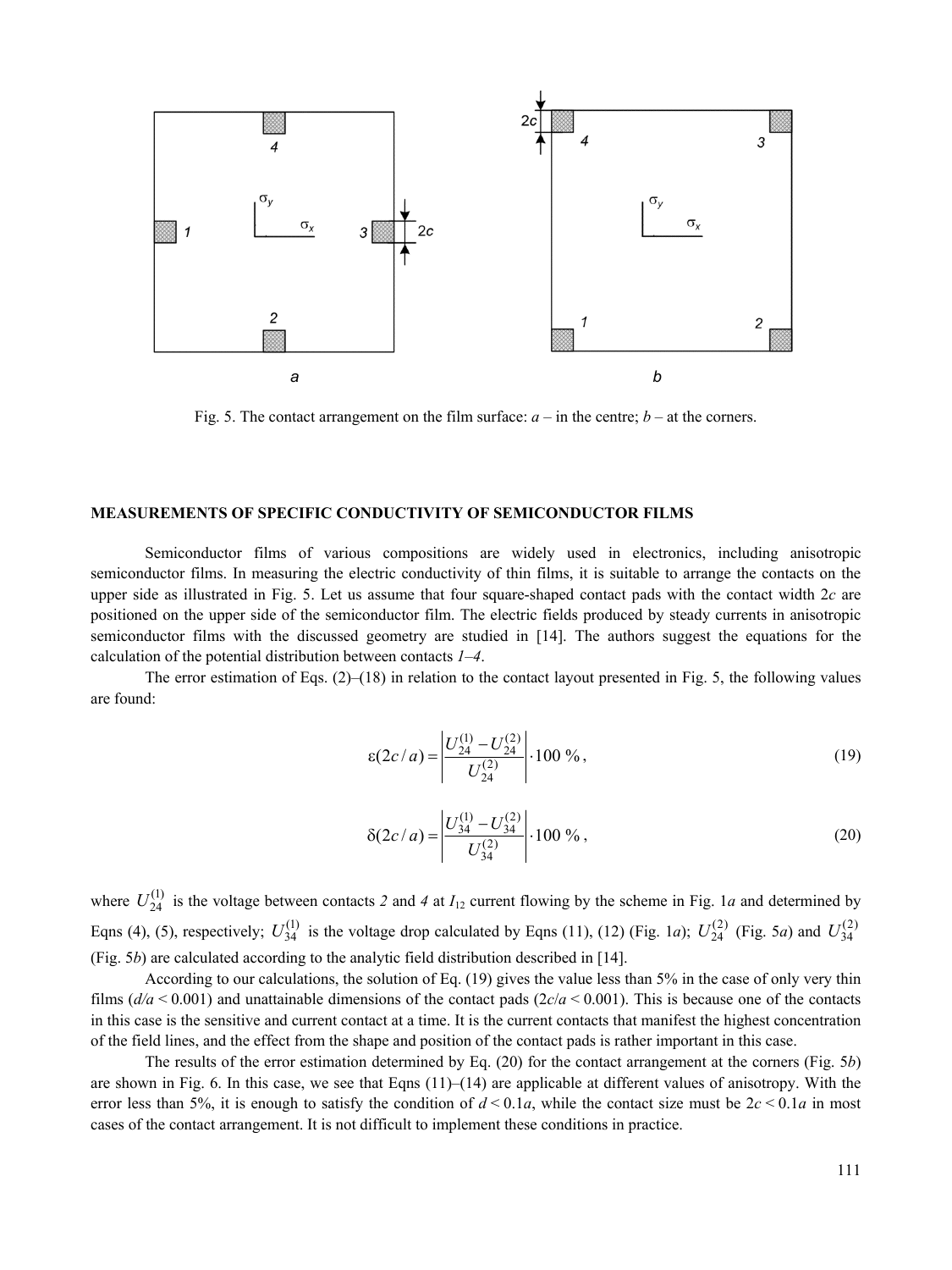

Fig. 6. Error estimation of Eqns (11), (12) for the voltage calculation between contacts *3* and *4* in Fig. 5.

Thus, we determine that practical measurements of the electric conductivity of anisotropic semiconductor films (Fig. 5*b*) can be based on the proposed technique 2 that utilizes the contact arrangement at the corners of the semiconductor film (Fig. 1*b*). Nevertheless, technique 1 (Fig. 1*a*) cannot be used for the electric conductivity measurements at the contact arrangement presented in Fig. 5*a.*

### **PRACTICAL RECOMMENDATIONS**

The use of the proposed technique should satisfy the following requirements: 1) all the contacts must be ohmic; 2) measurements must be performed at the constant ambient temperature, uniform illuminance and low direct current in order to avoid strong heating of contacts and well-defined second-order effects.

The use of the Van der Pauw method in measurements of the electrical conductivity tensor of anisotropic semiconductor films was considered in a number of works [12, 15–17]. The equations presented in that works were rather cumbersome or obtained numerically. The expressions proposed in our work are simple, and series in Eqs. (3), (5), (12) and (14) are absolutely convergent and can be quickly calculated.

One of the virtues of the proposed technique of measuring the specific electrical conductivity tensor is the use of the small-size contact pads that do not affect the surface condition of the films. The contact layout formed in accordance with the Van der Pauw method allows using the same film to identify the hall constant without forming the new contacts [11]. Using, for example etching, these contacts can be easily removed from the crystal surface after measurements.

# **REFERENCES**

1. S. Adachi, Properties of Semiconductor Alloys: Group-IV, III–V and II–VI Semiconductors, UK, Wiley (2009), 400 p.